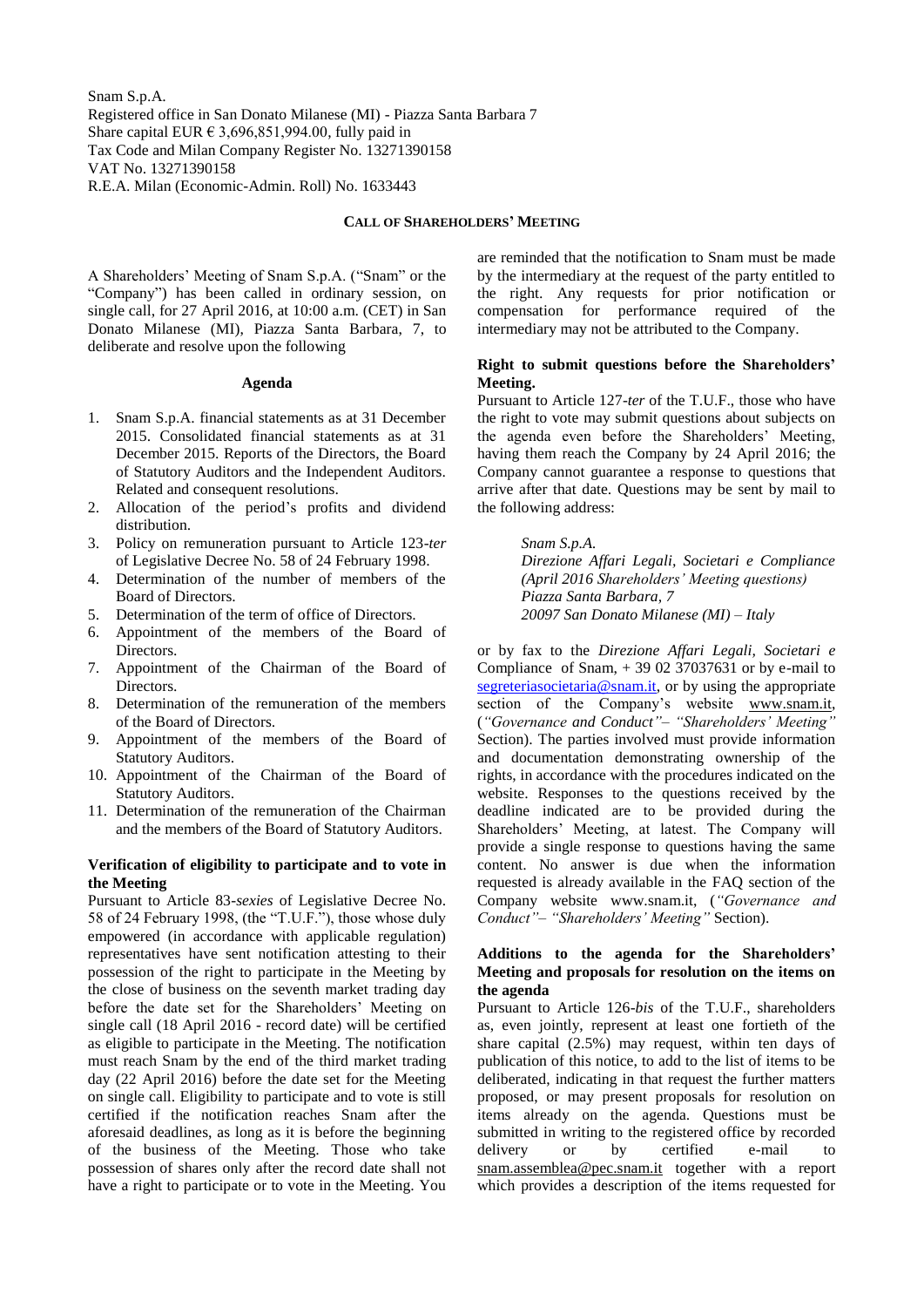resolution or of the reasons for further proposals for resolution presented on items already on the agenda. In any event, all parties entitled to vote may individually present proposals for resolution in the Shareholders' Meeting. Further information is available in the appropriate section of the Company's website www.snam.it, (*"Governance and Conduct"– "Shareholders' Meeting"* Section).

# **Proxy voting rights**

Pursuant to Article 135-*novies* of the T.U.F. and Article 10.2 of the Bylaws, those entitled to vote may be represented in the Shareholders' Meeting in accordance with the law. Notification of proxy delegation must be sent to the Company by mail to the address:

> *Snam S.p.A. Direzione Affari Legali, Societari e Compliance (April 2016 Shareholders' Meeting proxies) Piazza Santa Barbara, 7 20097 San Donato Milanese (MI) – Italy*

or by certified e-mail to [snam.assemblea@pec.snam.it,](mailto:snam.assemblea@pec.snam.it) or by e-mail to [segreteriasocietaria@snam.it](mailto:segreteriasocietaria@snam.it) or by fax to the Direzione Affari Legali, Societari e *Compliance* of Snam, + 39 02 37037631. Proxies and related voting instructions are always revocable. A proxy form is available in the appropriate section of the Company's website [www.snam.it,](http://www.snam.it/) (*"Governance and Conduct"– "Shareholders' Meeting"* Section).

# **Shareholder Representative designated by the Company**

Pursuant to Article 135-*undecies* of the T.U.F., the Company has designated Georgeson S.r.l. as the entity ("*Designated Representative*") to which shareholders may confer proxies free of charge. Voting instructions for all or each of the proposals on matters on the agenda are attached to the proxy form. The proxy must be conferred by signing the specific proxy form made available in the appropriate section of the Company's website [www.snam.it,](http://www.snam.it/) (*"Governance and Conduct"– "Shareholders' Meeting"* Section), and transmitted, by the methods indicated therein, by the end of the second trading day before the date set for the Shareholders' Meeting. Proxies and related voting instructions are revocable within the aforementioned period. Proxies have no effect on proposals for which no voting instructions have been provided. Further information is available in the appropriate section of the Company's website [www.snam.it,](http://www.snam.it/) (*"Governance and Conduct"– "Shareholders' Meeting"* Section). As of 18 March 2016, the Designated Representative will be available to Shareholders to provide necessary information and clarifications via the freephone number 800-189038 for those calling from Italy and +39 06 42171800 for those calling from abroad, as well as via e-mail to [rappresentantesnam@georgeson.com.](mailto:rappresentantesnam@georgeson.com)

**Appointment of the Directors and of the Statutory Auditors**

Pursuant to Articles 13 and 20 of the Bylaws, the Directors and the Statutory Auditors are appointed by list voting. The lists of candidates may be presented by Shareholders who, alone or jointly with other Shareholders, hold at least 0.5% of the shares with voting entitlement in an Ordinary Shareholders' Meeting, in accordance with Consob Resolution no. 19499 of 28 January 2016. The lists are to be filed with the Company's registered office by mail or are to be delivered to the following address:

### *Snam S.p.A.*

*Direzione Affari Legali, Societari e Compliance (April 2016 Shareholders' Meeting Lists for appointment of the Board of Directors and of the Board of Statutory Auditors)*

*Piazza Santa Barbara, 7 20097 San Donato Milanese (MI) - Italy*

or by certified e-mail to [snam.assemblea@pec.snam.it,](mailto:snam.assemblea@pec.snam.it) or by e-mail to [segreteriasocietaria@snam.it,](mailto:segreteriasocietaria@snam.it) or by fax to the Direzione Affari Legali, Societari e Compliance of Snam, + 39 02 37037631 at least twenty-five days before the date set for the Shareholders' Meeting, which is, by 2 April 2016, together with further documentation required by current legislation and regulations, and will be available to the public at the registered office, Borsa Italiana S.p.A. (www.borsaitaliana.it) and on the Company's website www.snam.it, (*"Governance and Conduct"– "Shareholders' Meeting"* Section), by 6 April 2016. Each Shareholder may present or participate in the presentation of just one list and may vote for just one list. Each candidate may only appear in one list, under penalty of ineligibility.

The lists must be accompanied by information on the identities of the shareholders presenting the lists, indicating the overall equity percentage held.

The ownership of the minimum percentage shareholding necessary for the submission of lists is determined in consideration of the number of shares registered in the shareholder's favour on the date on which the lists are filed with the Company. The related certification may be provided even after the filing, provided that it is provided by 6:00 p.m. (CET) on 6 April 2016.

Minority shareholder lists for the appointment of the Board of Directors and for the appointment of the Board of Statutory Auditors must be accompanied by a statement certifying the absence of the links provided for in Article 144-*quinquies* of the Issuer Regulation adopted by Consob with Resolution n. 11971/99 ("Issuer Regulation"). Article 144-*sexies*, paragraph 4, letter b) of the Issuer Regulation applies to minority shareholder's lists for the appointment of the Board of Statutory Auditors. For the purposes of preparing minority shareholder's lists relating to the appointment of the Board of Directors and of the Statutory Auditors, Shareholders are asked to consider the recommendations made by Consob on links between minority and majority shareholder's lists contained in Communication No. DEM/9017893 of 26 February 2009.

Candidate lists must be accompanied by statements concerning the fulfilment of the requirements of